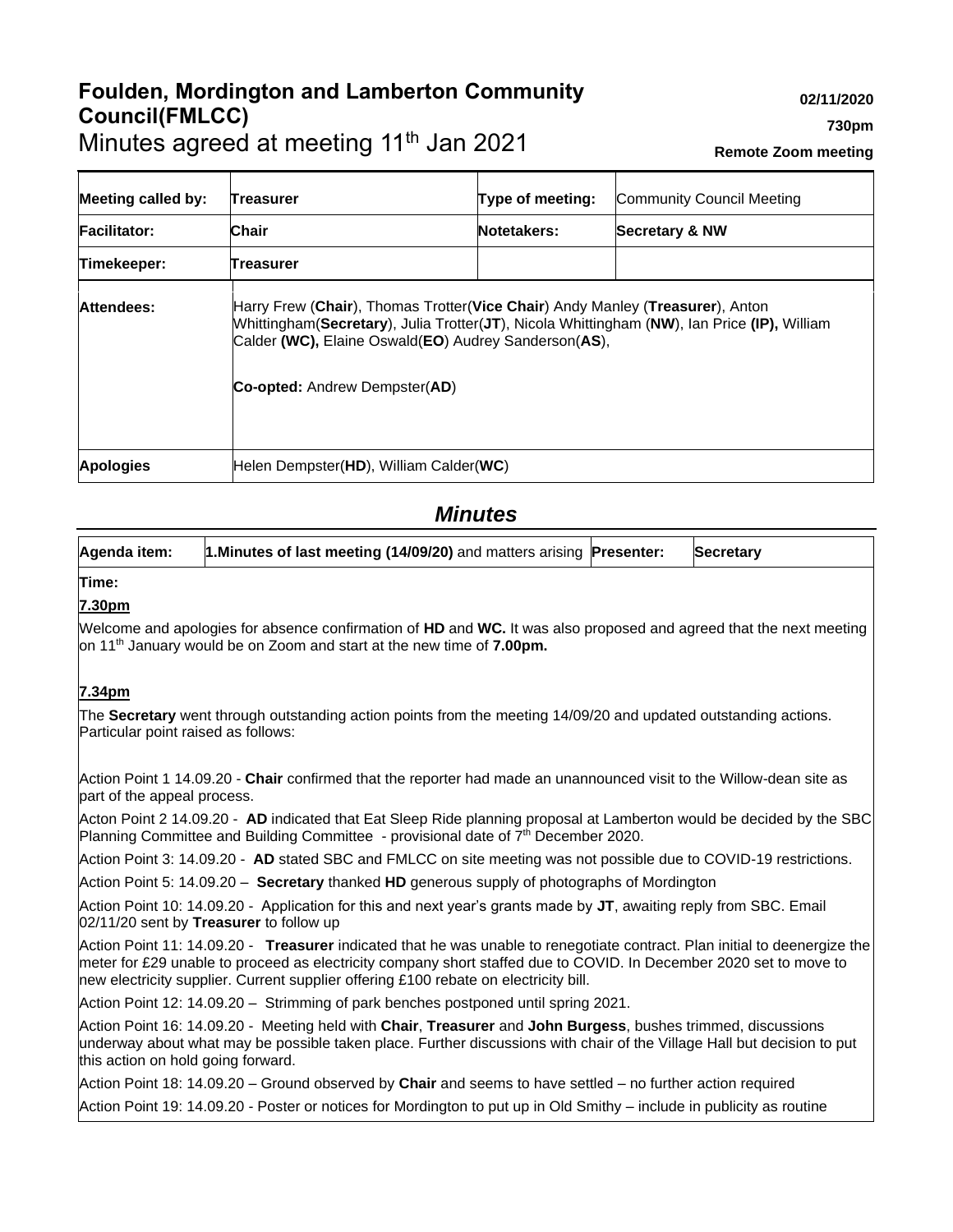Action Point 4: 06.07.20 - The **Treasurer's** 'you said we did' – how to capture this information on an ongoing basis was discussed. It was agreed that the last page to be shared with heading 'you said' and 'ongoing progress', with an emphasis of this is FMLCC's progress towards the Community Council's proposed 3 year plan. **EO** explained that if this progress update was to be publicized in places such as the website, some additional context would be required to help clarify the meaning and purpose of the report. This was agreed.

The Vice Chair identified a correction required on the draft minutes for 14/09/2020 Julia Trotter needs to be corrected to **JT** rather than J**D**

| Agenda item: | 2. Planning Matters                                             | <b>Presenter:</b> | <b>Chair</b> |
|--------------|-----------------------------------------------------------------|-------------------|--------------|
|              | 2a) Willowdean Development                                      |                   | <b>AD</b>    |
|              | 2b) Eat Sleep Ride                                              |                   | <b>AD</b>    |
|              | 2c) Foulden Newton Retrospective Planning<br><b>Application</b> |                   | Chair        |

#### **800pm**

**AD** reported that there are currently 2 ongoing live planning applications, Willowdean and Eat, Sleep Ride at Lamberton.

**Willowdean** is currently going the DPEA appeal process. Last update/correspondence on the site was 13<sup>th</sup> October.

The formal written representation to the DPEA from the **Chair, on behalf of the community,** was noted. The response received from the appellant refuted that a hand delivery was made to the Willowdean housekeeper. It was confirmed that the **Treasurer** did however deliver and hand the Questionnaire to a woman who was cleaning at the time, presumable therefore Mrs. Tait, as Mr. Tait advised they do not employ a Housekeeper. A delivery was indeed therefore made to the Taits. When the Treasurer went to collect the Questionnaire, a man wearing a green boiler suit came out of the shed. The Treasurer recognized this man to be Mr Tait. It was decided that no further response from FMLCC. was warranted to argue against Mr. Tait's denial.

Target date on Willowdean appeal decision is 31<sup>st</sup> December 2020.

**Eat Sleep Ride** - last correspondence on the SBC planning port was an objection dated 2<sup>nd</sup> October. SBC contacted the applicant for more information, requesting a deadline on the response of 6 November 2020. It has been reported that most, but not all the requested information has been provided, including important information that will need to be considered at the Planning and Building Committee stage. SBC has asked for clarification about the extent of potential residence/camping on site and the nature of the planned equestrian activities. No information has currently been forthcoming from the applicant. The engineering required to appropriately remodel the front entrance is a major issue.

The applicant has asked for a meeting with FMLCC. However it was judged there was no point in meeting at this stage so this was not taken forward. SBC currently undecided on the merits of the application – it has no concerns about road safety. Should SBC officers decide to approve, it will nevertheless be presented to the Planning and Building committee for final approval.

**Foulden Newton Retrospective Planning Application - The Chair** indicated that a high wooden fence has been erected around a property in Foulden Newton. Planning permission was not sought and the property has been required to submit a retrospective planning application by SBC.

**AD** thanked for his contribution and left the meeting at this point

.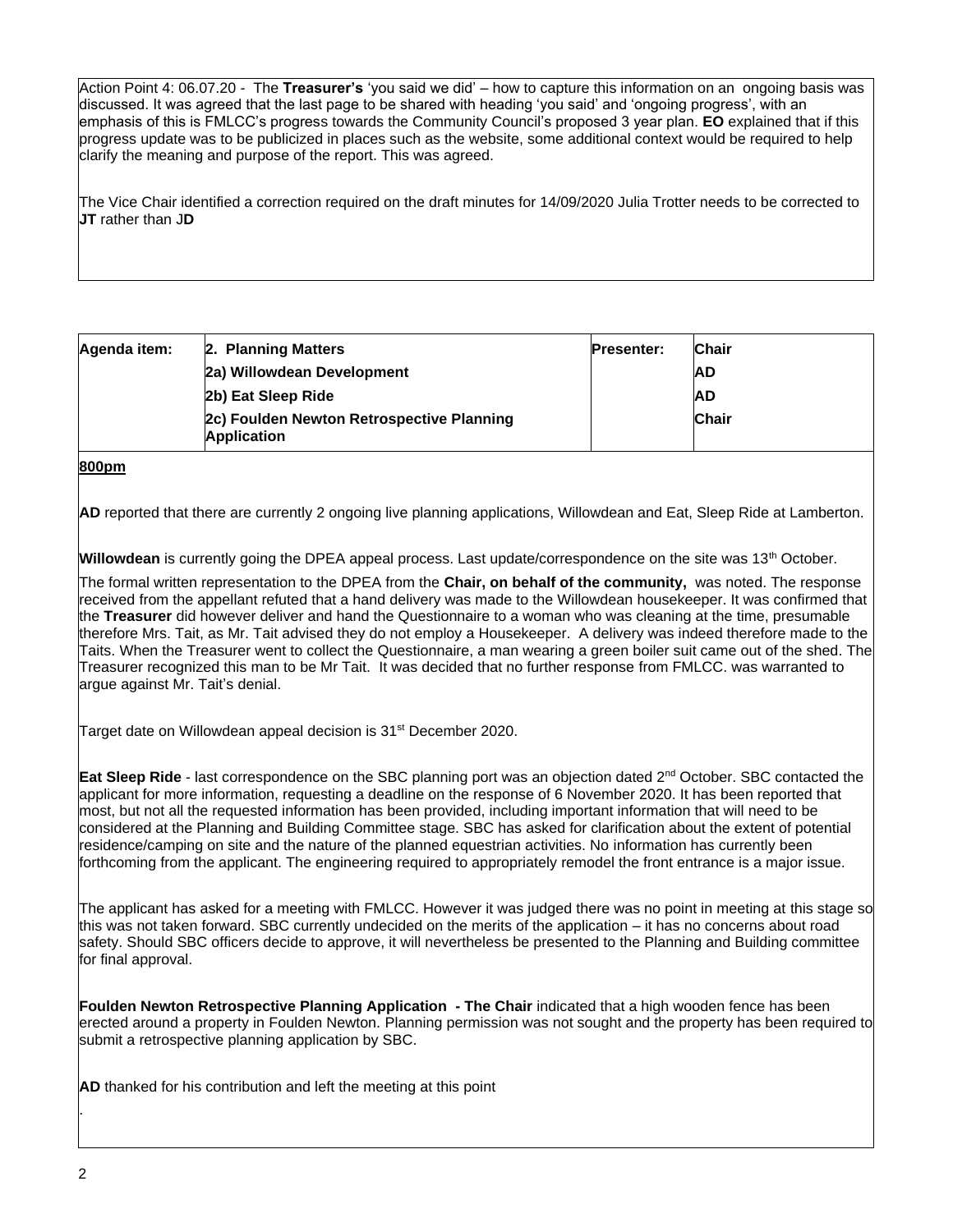| Agenda item: | 3 Secretary's report                 | <b>Presenter:</b> | Secretary |  |
|--------------|--------------------------------------|-------------------|-----------|--|
|              | 3a) Update re Website & social media |                   |           |  |
|              | 3b) Police Report update             |                   |           |  |
|              | 3c) Noticeboards                     |                   |           |  |
|              | 3d) Equality Statement Approval      |                   |           |  |

## **8.10pm**

#### **Update re Website & Social media**

**The Secretary** demonstrated the new Instagram account<https://www.instagram.com/CommunityCouncilFMLCC/> and asked for advice from any FMLCC members who are familiar with Instagram.

**The Secretary** plans to refresh pictures on all digital channels by season. A request was made for images of the area and ideas of stories that could be posted. Pictures of the Lamberton environment particularly welcome. Good pictures of the Tithe Barn and the Church would be appreciated.

**The Secretary** discussed a prior circulated a paper summarizing digital communications coming in via Facebook, the website and email. Most enquiries come in via email, 3 came from Facebook Messenger. Most viewed posts on our channels were posts on Willowdean and the Spaces for People project. Least viewed were information items e.g. announcements from SBC. **The Secretary** proposed not posting items which attracted less but The **Vice Chair** pointed out to keep posting this information and not to stick to just the most popular. The **Vice Chair** explained about the concept of tagging to gain traction on Instagram. The **Secretary** will liaise with the **Vice Chair** going forward.

#### **Police Report Update**

The report arrived this afternoon from Borders Police They will send report regularly going forward. A provisional scan of the report indicates that the information enclosed is for the whole of East Berwickshire. Most of the police activity reported concerns matters in and around Eyemouth. All FMLCC members have access to a copy and it will be placed on the FMLCC website.

**The Treasurer** suggested that the Crime-stoppers phone number should be displayed on our digital channels (page 7 of he report). **The Chair** said it was good that there was now a regular contact between FMLCC and the police

### **Noticeboards**

This was discussed. It was agreed that the meeting minutes are too long to go on the noticeboard, and date and information should be posted to say where to obtain the information on the internet. A statement should be made when the next meeting is and when questions and comments should be submitted to FMLCC for consideration for the next FMLCC meeting. **The Secretary** will put this on the noticeboard at Foulden and Lamberton.

#### **Equality Statement Approval**

FMLCC has a requirement to publish its equalities statement, signed by a community councillor, on the digital channels. FMLCC agreed for the **Secretary** to action this.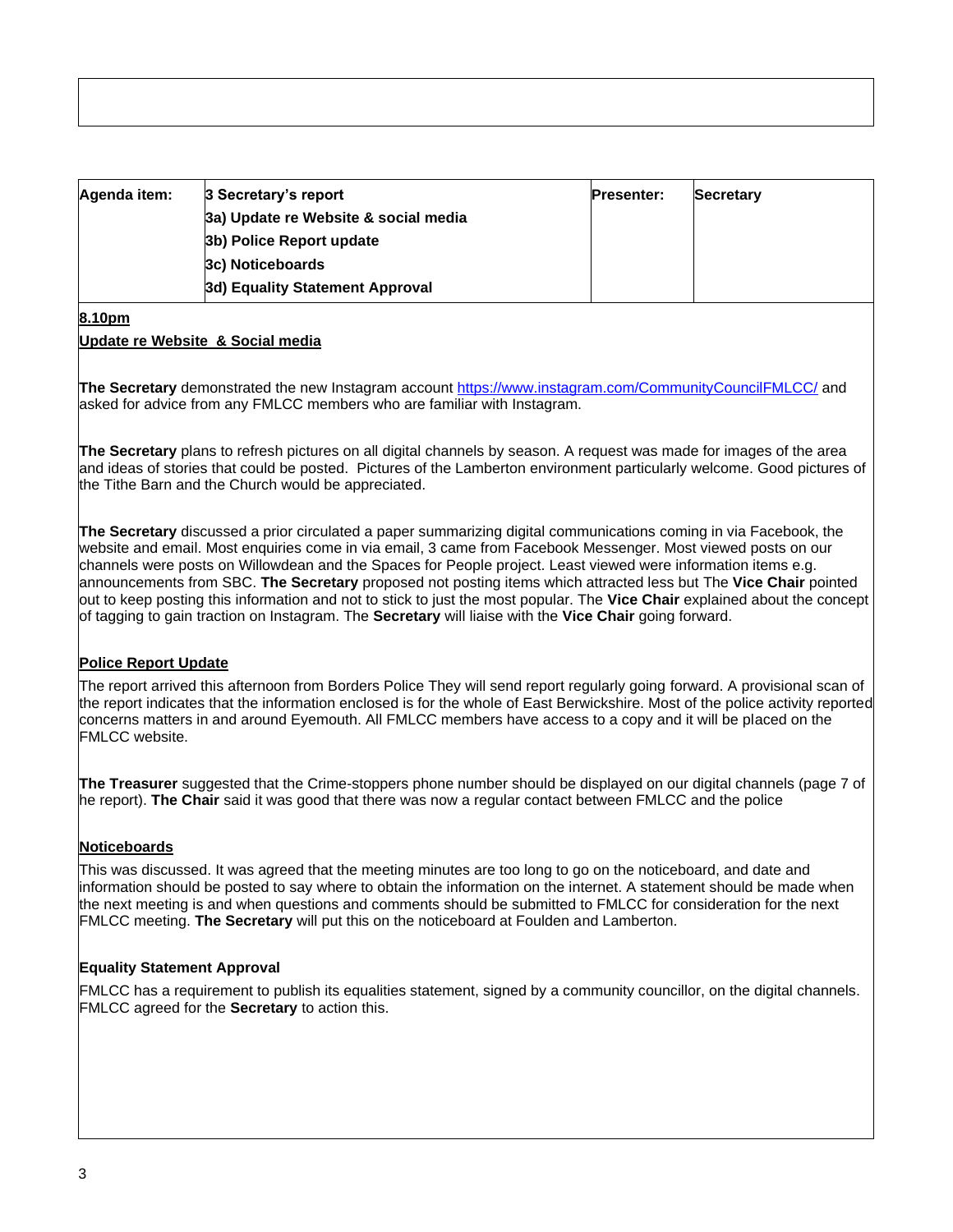| Agenda item: | 4 Treasurer's report | <b>Presenter:</b> | <b>Treasurer</b> |
|--------------|----------------------|-------------------|------------------|
|              |                      |                   |                  |

#### **8.27pm**

**JT** has applied for next year's FMLCC grant funding from SBC.

**The Treasurer** confirmed that the Fallago grant for the creation of a pedestrian path connected Foulden Village with the Burnbank crossroads has been successful. The award is a match funded grant. FMLCC will put up £1,200 from the existing budget towards the construction of the path. In turn, Fallago will provide additional funding of £3,191 to fund completion of the project. As part of this funding the Treasurer will be ordering a self-propelled trimmer. The path will start 20 meters south of the Burnbank crossroads and will connect to the gate south of the Foulden memorial.

The **Vice Chair** raised the issue of the underspend on the COVID-19 support grant. The **Treasurer** proposed this funding will be earmarked to support the community resilience group not just in Foulden, but help support the other parishes. This may be needed to be used because of the re-emerging COVID 19 situation. The **Chair** asked if there is a need to plan to manage the disbursement of these funds. The **Treasurer** explained that there is a draft community plan that identifies the resilience risks in the community, and the mitigation measures which can be used to help guide the disbursement of funds.

The fund course be used to support the Foulden Neighbourly Watch – all but two of the current volunteers for this scheme have indicated they can help again. The **Treasurer** is the nominated coordinator for this group, **EO**, **JT** and **IP**  are the local area assistants.

| Agenda item: | 5. Grants and Applications | <b>Presenter:</b> Treasurer |  |
|--------------|----------------------------|-----------------------------|--|
|              |                            |                             |  |

#### **8.35pm**

Bid submitted for £65,000 to refurbish the tennis courts submitted in October. A decision will not be made for at least 10 weeks after the submission deadline. FMLCC has received confirmation that the bid is in progress.

The **Treasurer** and **NW** are working another fitness project funded by the Weir organisations. The deadline for this in early 2001. The project is currently in the researched and the submission is to be provided to the funders by early Feb 2021. Projected bid would be between £20,000 and £30,000.

| Agenda item: | 6. Village Hall Update | <b>Presenter:</b> | <b>Chair</b> |
|--------------|------------------------|-------------------|--------------|
|              |                        |                   |              |

#### **837pm**

Foulden: The **Treasurer** explained that activity at the village hall is low. Yoga has restarted on Wednesdays. There is an application for a children's fitness class but this is awaiting a risk assessment.

The boiler has broken down and needs a new gasket – is awaiting repairs.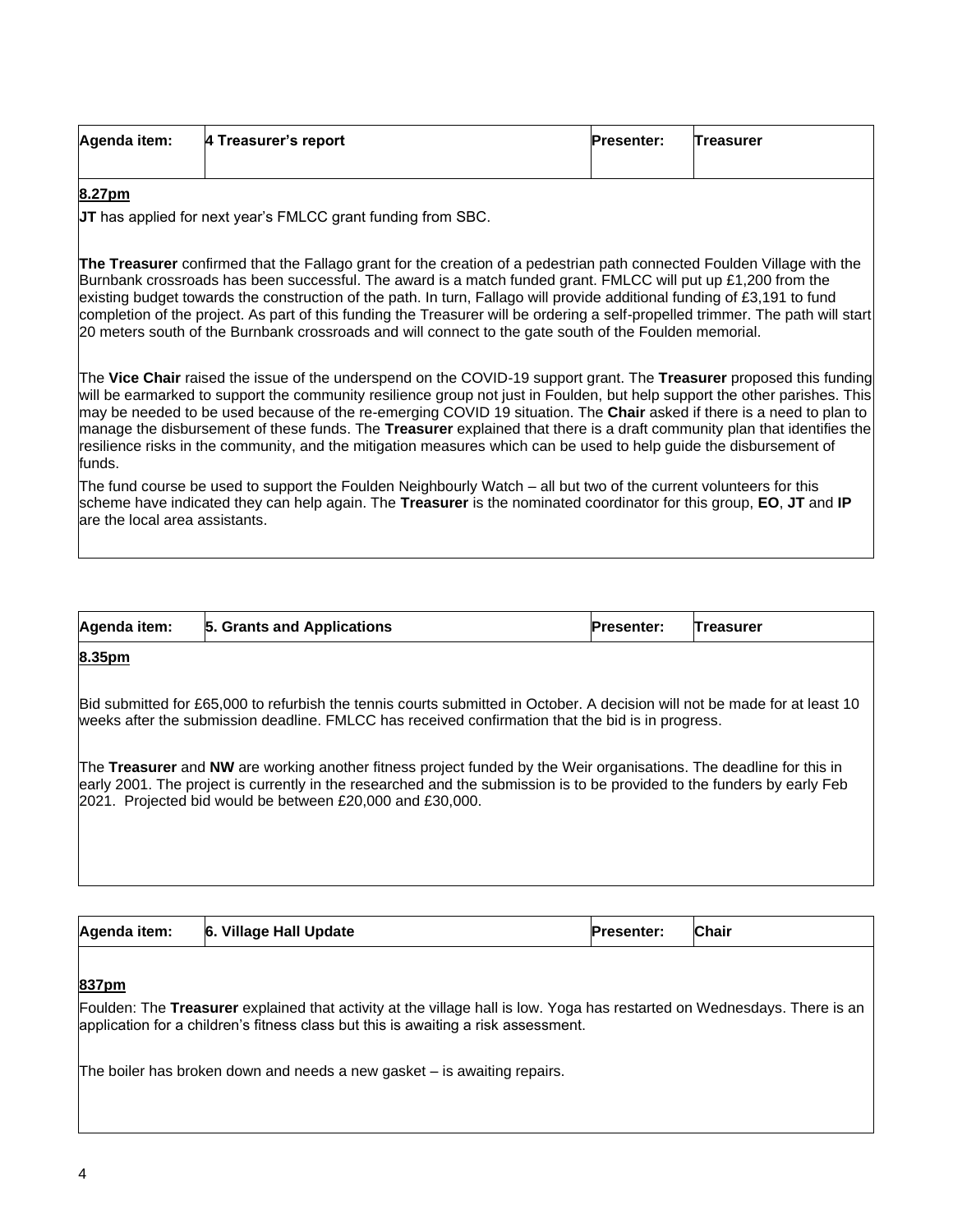| Agenda item: | 7. Roads and Footpaths          | <b>Presenter:</b> | <b>Chair</b> |
|--------------|---------------------------------|-------------------|--------------|
|              | 7a) Potholes and lighting       |                   |              |
|              | 7b) New speed limits in Foulden |                   |              |
|              | 7c) Footpaths                   |                   |              |

#### **8.40pm**

#### **Potholes and lighting**

Mordington road – potholes patched but slab repair not yet happened. Lighting outside car park & village hall – the electrician to see how it can be improved. Demonstrate to hall users how to use both interior and exterior lights.

#### **New Speed Limits in Foulden**

Speed changes noted were noted by FMLCC. Roads in Foulden reduced to 20mph, and one section of 40mph in the eastern part of the village along the A6105 has been reduced to 30mph. . To be in place for 18 months then reviewed – some may be left some to revert back to their original speed limit. **NW** said roads in Foulden much safer after new speed limits introduced

#### **Footpaths**

**John Burgess** to maintain footpaths and FMLCC will order a strimmer. FMLCC will receive £450 funding for the work. **The Treasurer** has secured the funding. Formal application for the work must be completed by Feb 2021

| Agenda item: | 8. King George the VI playing Fields | <b>Presenter:</b> | Chair |
|--------------|--------------------------------------|-------------------|-------|
| 850pm        | Item already covered under Section 5 |                   |       |

| Agenda item: | 9. Any Other Business | <b>Presenter:</b> | Chair |
|--------------|-----------------------|-------------------|-------|
|              |                       |                   |       |

## **851pm**

The **Treasurer** raised a firm called Abundant Community Garden who could possibly do work in all three parishes. Approximately 6 residents would work with this organization to support the planting and growth of vegetables.

A possible location for this work would be the playing field by the saw mill. The **Treasurer** will investigate this initiative further.

The **Secretary** highlighted communication from SBC regarding community councils holding meetings remotely and support that is available from the council to support the transition of a community council to meeting on Zoom. SBC has also reduced the number of people required to make a community council meeting quorate by 1 person. They have also requested that community councils should make every effort to arrange on-line forums for residents to with the community councillors face to face. The **Chair** suggested that a week before each community council meeting we should put out a high profile invite for agenda items to be discussed in the community council.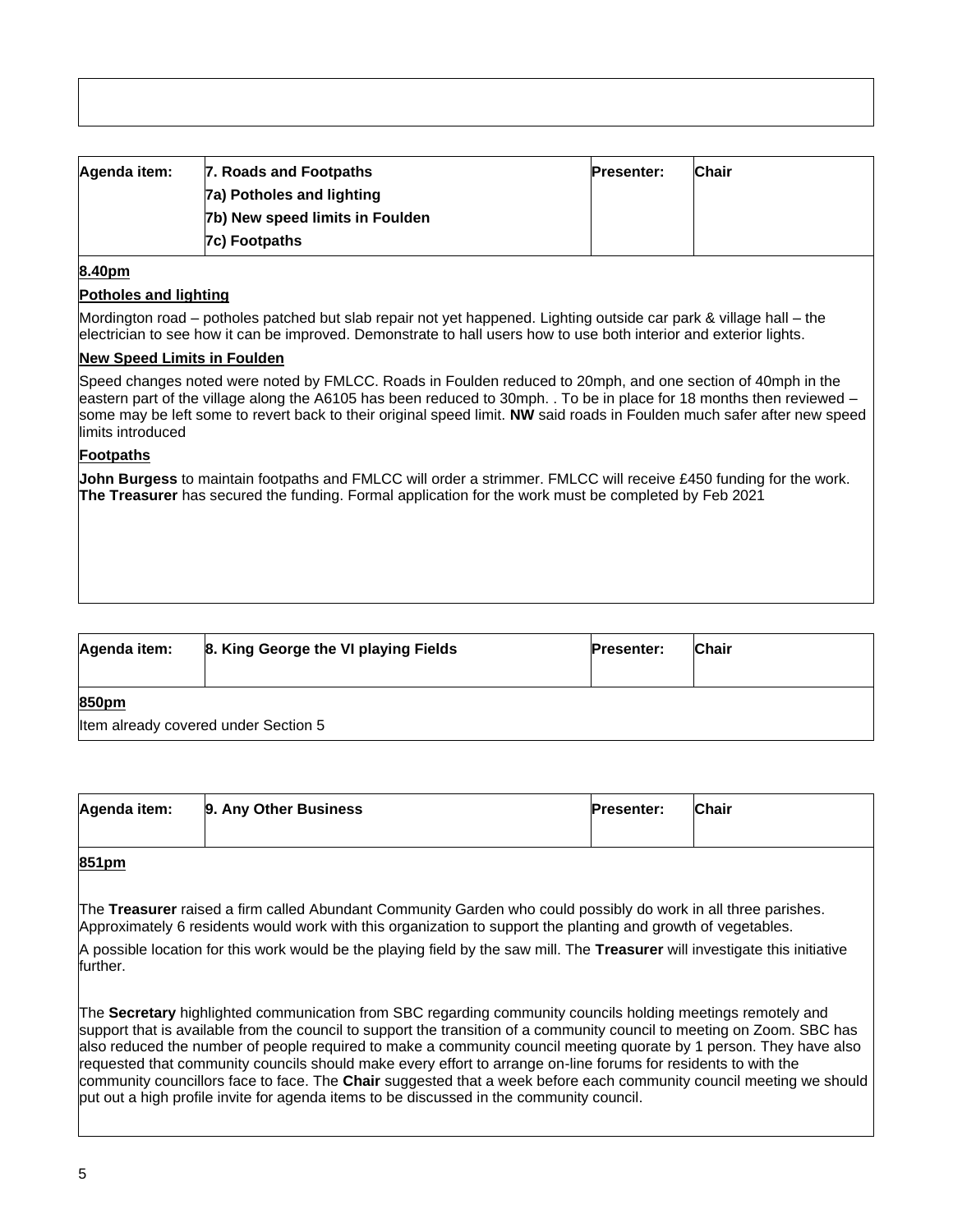The **Secretary** also confirmed that the public phone boxes in Lamberton and Foulden have power to the phones in the boxes but no power to the lighting systems

**JT** raised the issue of the Berwickshire News community page – however FMLCC have never used this resource. Proposal by the **Vice Chair** for the **Secretary** to draft a short notice and then circulate before sending in to the press.

The **Chair** indicated that arrangements for a wreath laying for Remembrance Sunday would be to follow.

| Agenda item:                      | 10. Date of next meeting                                                                            | <b>Presenter:</b> | <b>Chair</b> |  |  |  |  |
|-----------------------------------|-----------------------------------------------------------------------------------------------------|-------------------|--------------|--|--|--|--|
| 912pm<br>Meeting closed at 9.04pm | The Chair confirmed next meeting for Monday 11 <sup>th</sup> January 700pm on Zoom. This was agreed |                   |              |  |  |  |  |
|                                   |                                                                                                     |                   |              |  |  |  |  |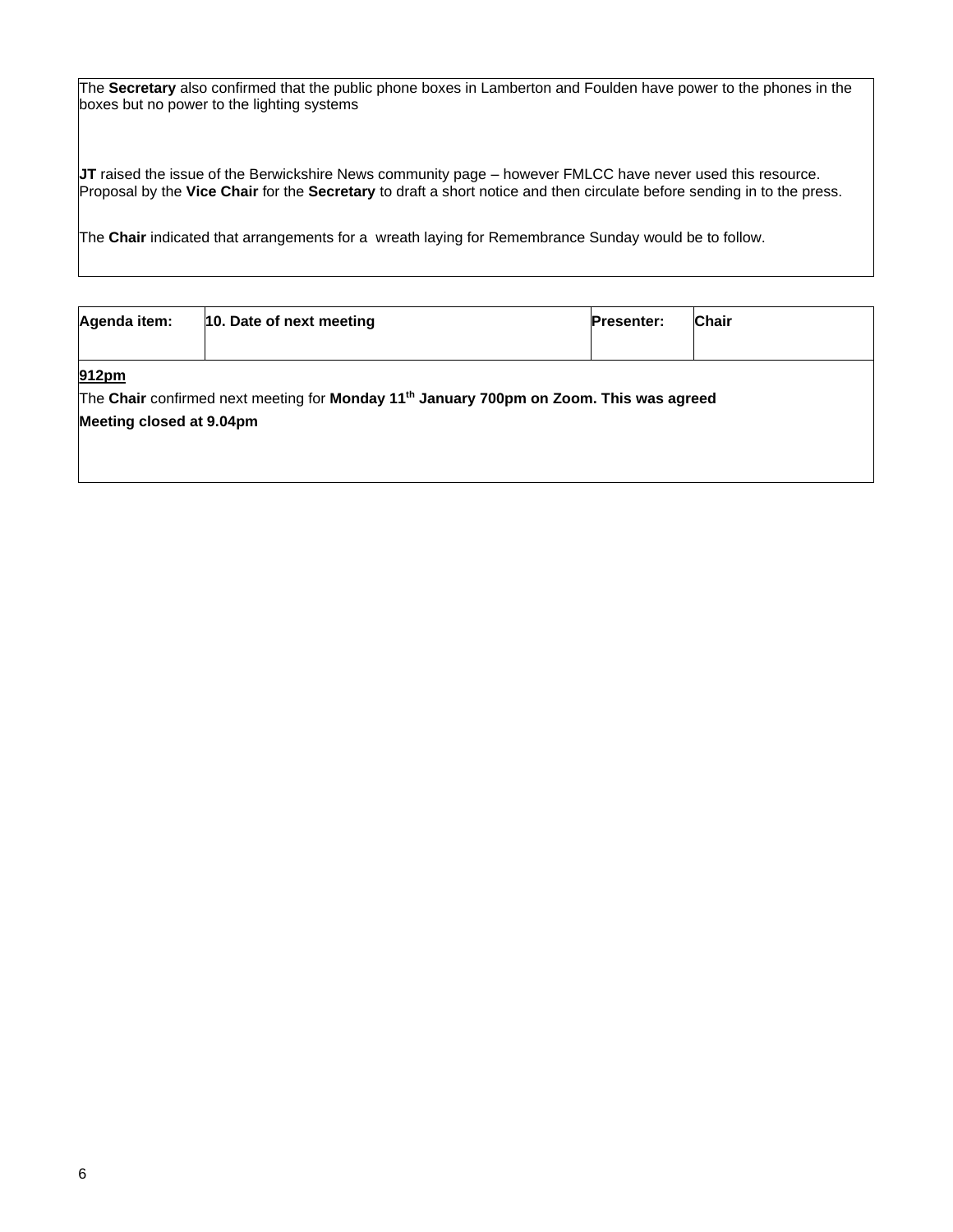Please note the status column: rated green have been dealt with or completed. Yellow outstanding and Red significantly outstanding and no colour has been deemed low priority

|   | Action Items from meeting 06/07/2020                                                                         | <b>Person responsible</b> | Status             |
|---|--------------------------------------------------------------------------------------------------------------|---------------------------|--------------------|
| ✓ | 1) Investigate the possible considerations and advice for Councillor Hamilton Postponed<br>putting on events |                           |                    |
| ✓ | 2) Arrange summer trails across all 3 communities for<br>summer 2021                                         | <b>FMLCC</b>              | To be<br>completed |
|   | 3) To feedback on draft Communications Strategy                                                              | <b>Vice Chair</b>         | Ongoing<br>review  |
|   | 4) To keep under review access to survey-monkey                                                              | <b>Secretary</b>          | Under review       |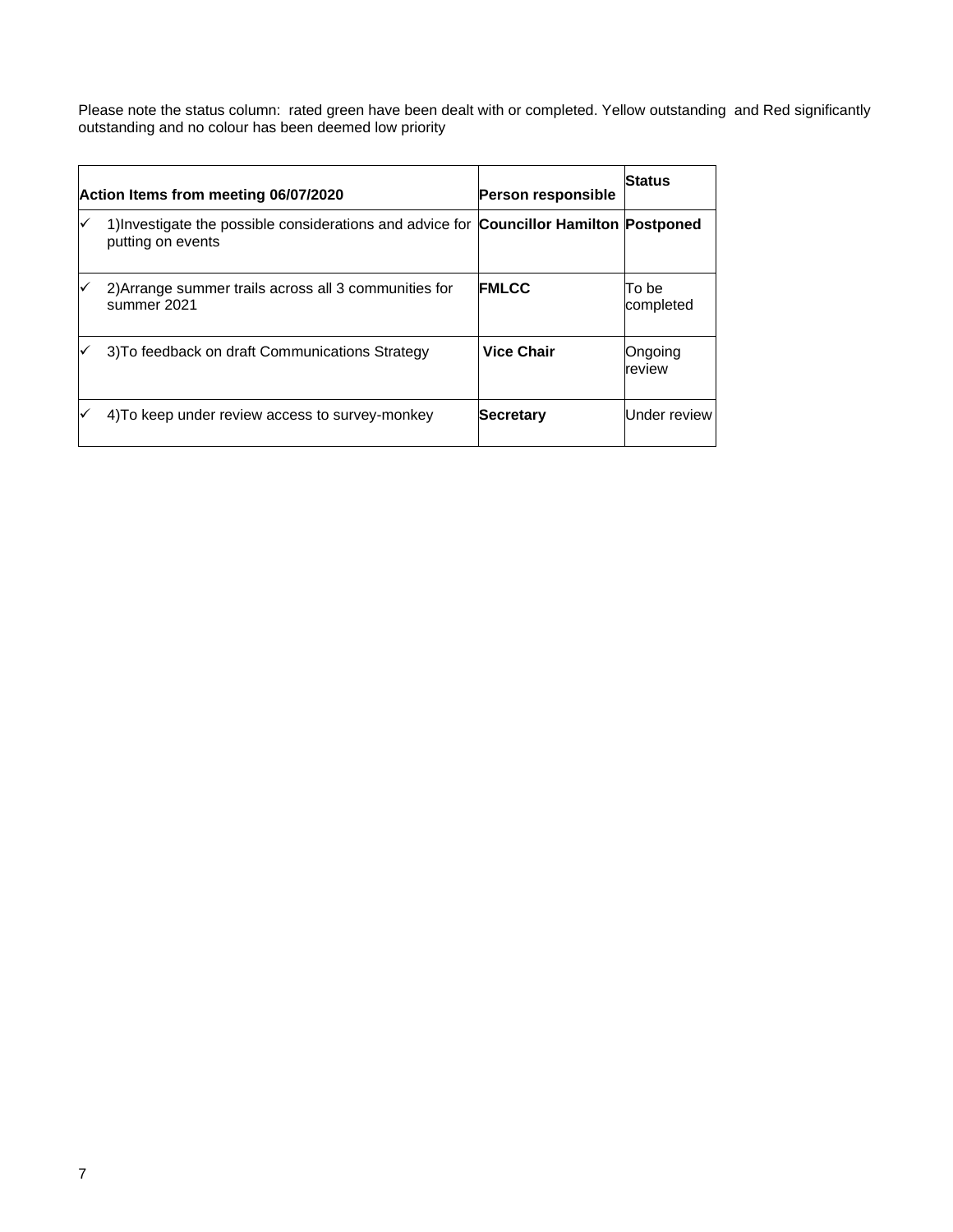|   | Action Items from meeting 14/09/20                                                                                                           | Person responsible   | <b>Status</b>                                                                                                                                                                                                                    |
|---|----------------------------------------------------------------------------------------------------------------------------------------------|----------------------|----------------------------------------------------------------------------------------------------------------------------------------------------------------------------------------------------------------------------------|
|   | 1) To apply for annual and enhancement grants from<br><b>SBC</b>                                                                             | Treasurer            | Application for this and next<br>year's grants made by JT,<br>awaiting reply from SBC.<br>Email 02/11/20 sent by<br><b>Treasurer to follow up</b>                                                                                |
| ✓ | 2) Recruiting volunteers to strim grass around benches,<br>clear overgrowth and paint benches in the King George<br>VI memorial field        | <b>Treasurer</b>     | Postponed until spring 2021                                                                                                                                                                                                      |
| ✓ | 3) To submit application to Weir fund for new outdoor<br>exercise equipment by 2 Feb 2021                                                    | <b>Treasurer, NW</b> | To be completed, in progress                                                                                                                                                                                                     |
|   | 4) Investigate improving external lighting arrangements<br>at Foulden Village Hall                                                           | <b>Treasurer</b>     | Meeting held with Chair,<br>Treasurer and John<br>Burgess, bushes trimmed,<br>discussions underway about<br>what may be possible taken<br>place. Further discussions<br>with chair of the Village Hall<br>but no longer priority |
|   | 5) Attending next meeting of Berwickshire Area<br>Partnership with local resident to feed-back on quality of<br>bus services serving Foulden | Treasurer            | <b>Treasurer</b> attended on line<br>meeting scheduled in<br>December 2020. Judged<br>meeting not entirely relevant<br>to Community Council<br>business. Focus of meeting<br>was not on transport issues<br>but on funding bids  |